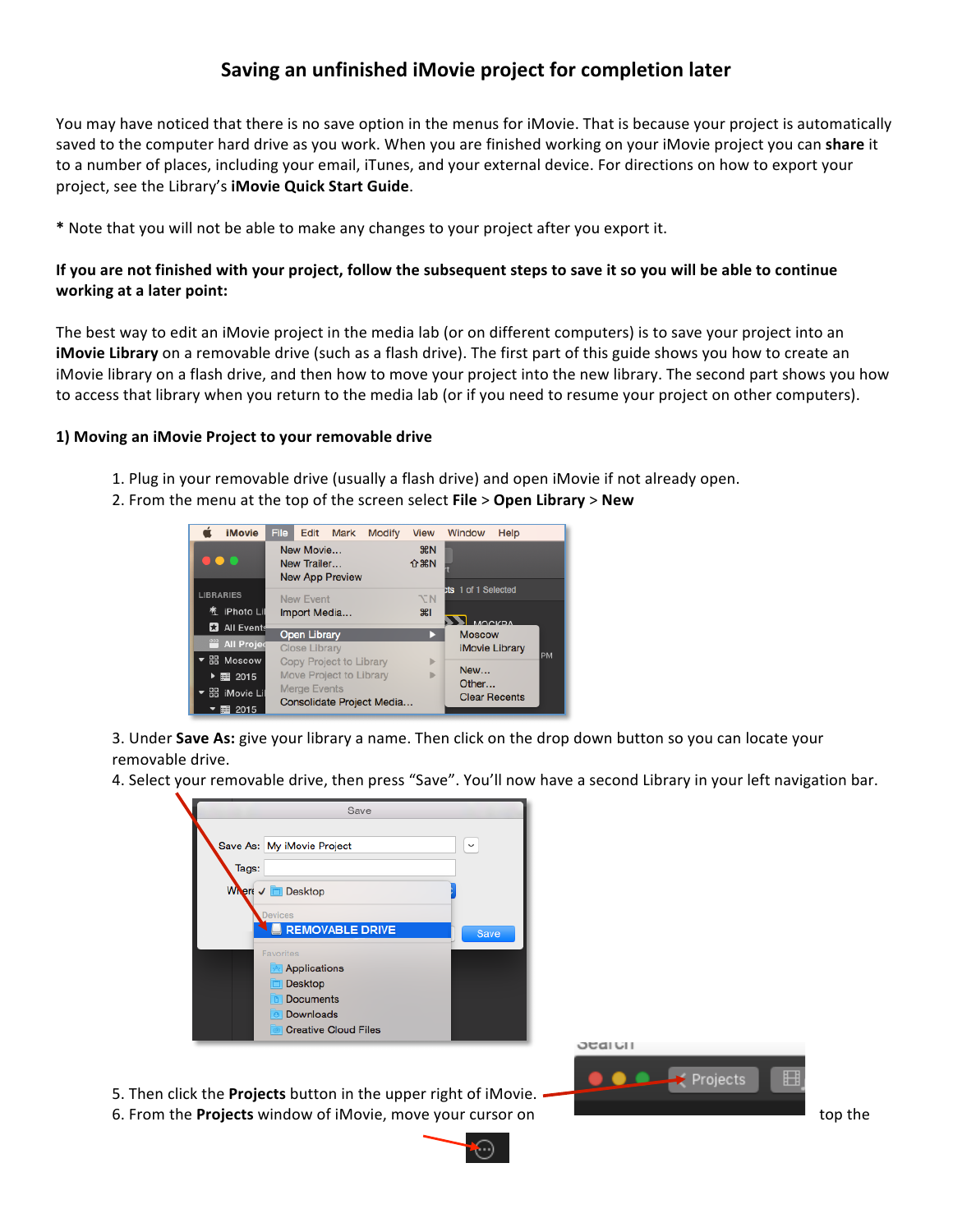project you wish to save. A small icon will appear: it looks like an ellipse inside a circle.

Click this icon to bring up the menu. Click Move to Library and then select the library that you just created in the flashdrive. Then save.



Saving a project can take several minutes. You can track your saving progress by watching the timer in the upper right corner: -



7. Your project is now stored on your removable drive. When you expand the new library, the project will appear. Follow the instructions below when you need to open it on another computer in iMovie.

## 2) Accessing an iMovie Project on your removable drive

- 1. Plug your removable drive (or flash drive) into the Mac and then open iMovie.
- 2. Select **File** -> **Open Library** -> **Other**



3. Click on the "Locate…" button on the lower

right so that you can find your iMovie library on your removable drive or USB drive.